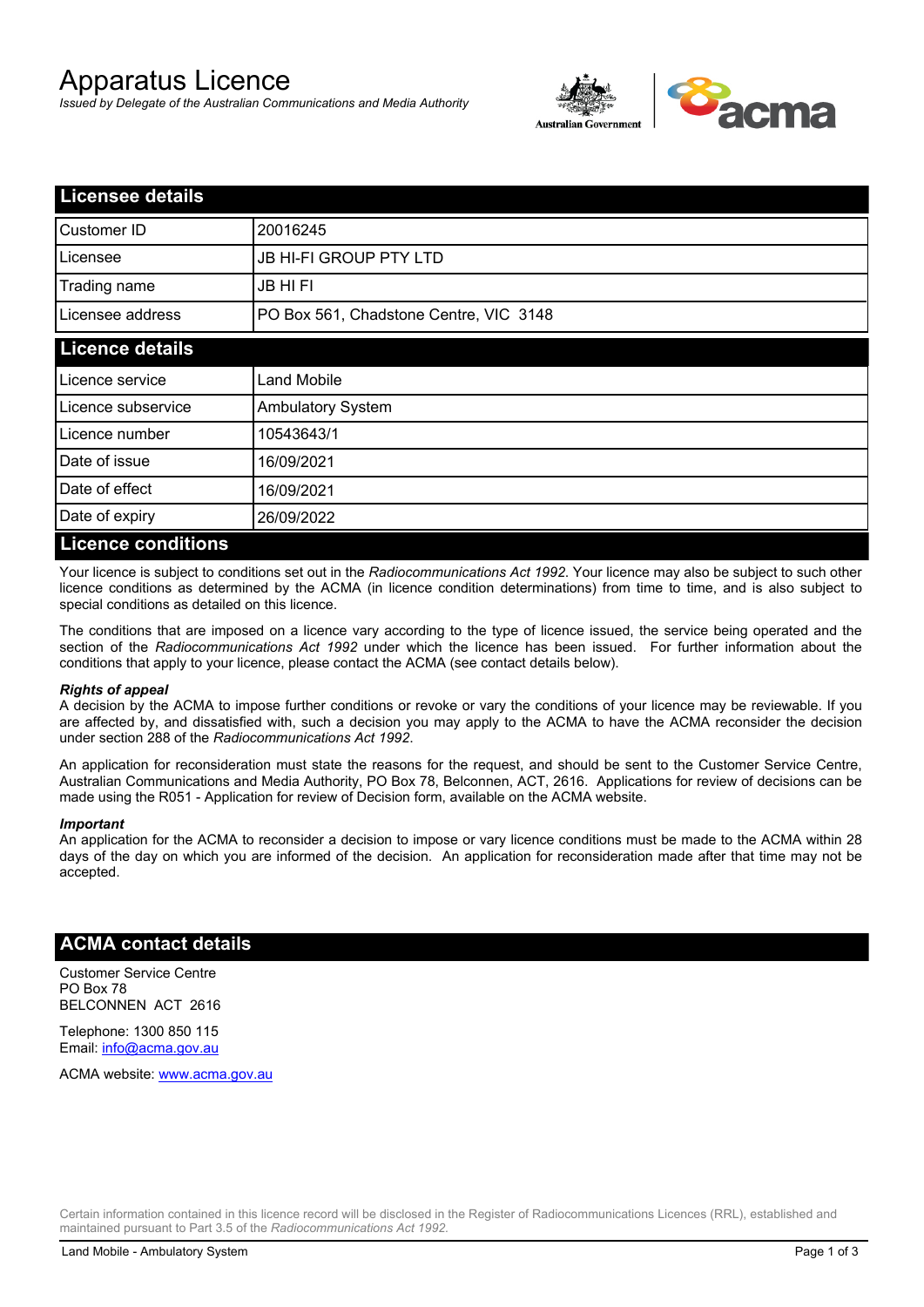# **Advisory Notes applying to licence no.: 10543643/1**

Conditions applicable to the operation of Ambulatory System station(s) authorised under this licence can be found in the Radiocommunications Licence Conditions (Apparatus Licence) Determination and the Radiocommunications Licence Conditions (Land Mobile Licence) Determination. Copies of these determinations are available from the ACMA and from the ACMA home page (www.acma.gov.au).